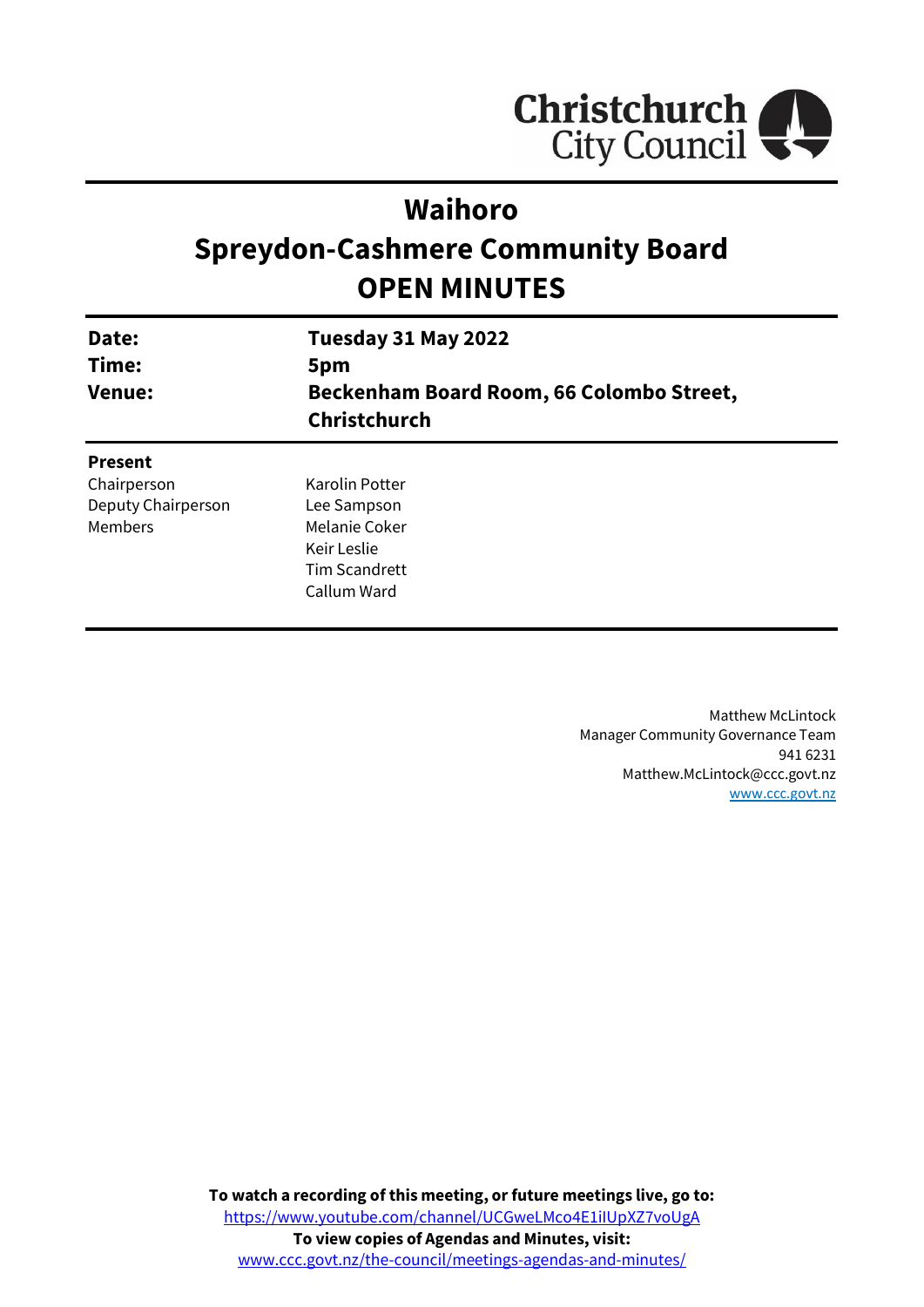

- **Part A Matters Requiring a Council Decision**
- **Part B Reports for Information**
- **Part C Decisions Under Delegation**

### **Karakia Tīmatanga**: Keir Leslie

**Waiata**: The Board sang a waiata to open the meeting.

The agenda was dealt with in the following order.

### **1. Apologies Ngā Whakapāha**

#### **Part C**

### **Community Board Decision**

There were no apologies.

### **2. Declarations of Interest Ngā Whakapuaki Aronga**

#### **Part B**

There were no declarations of interest recorded.

## **3. Confirmation of Previous Minutes Te Whakaāe o te hui o mua**

#### **Part C**

#### **Community Board Resolved SCCB/2022/00025**

That the minutes of the Waihoro Spreydon-Cashmere Community Board meeting held on Wednesday, 18 May 2022 be confirmed subject to the following change;

Item 7 Correspondence

*"A Board member noted that Mr Benton had been invited to speak to the Board, but had elected not to at this stage."*

to be changed to read *" A Board member noted that Mr Benton had been invited to speak to the Board or any member thereof, but had elected not to at this stage."*

Lee Sampson/Keir Leslie **Carried**

# **4. Public Forum Te Huinga Whānui**

#### **Part B**

#### **4.1 Fruit Trees in Gainsborough Reserve**

Simeon Whyle presented to the Board on a proposal for fruit trees to be grown on Gainsborough Reserve.

The proposal entails planting five to ten fruit trees in Gainsborough Reserve.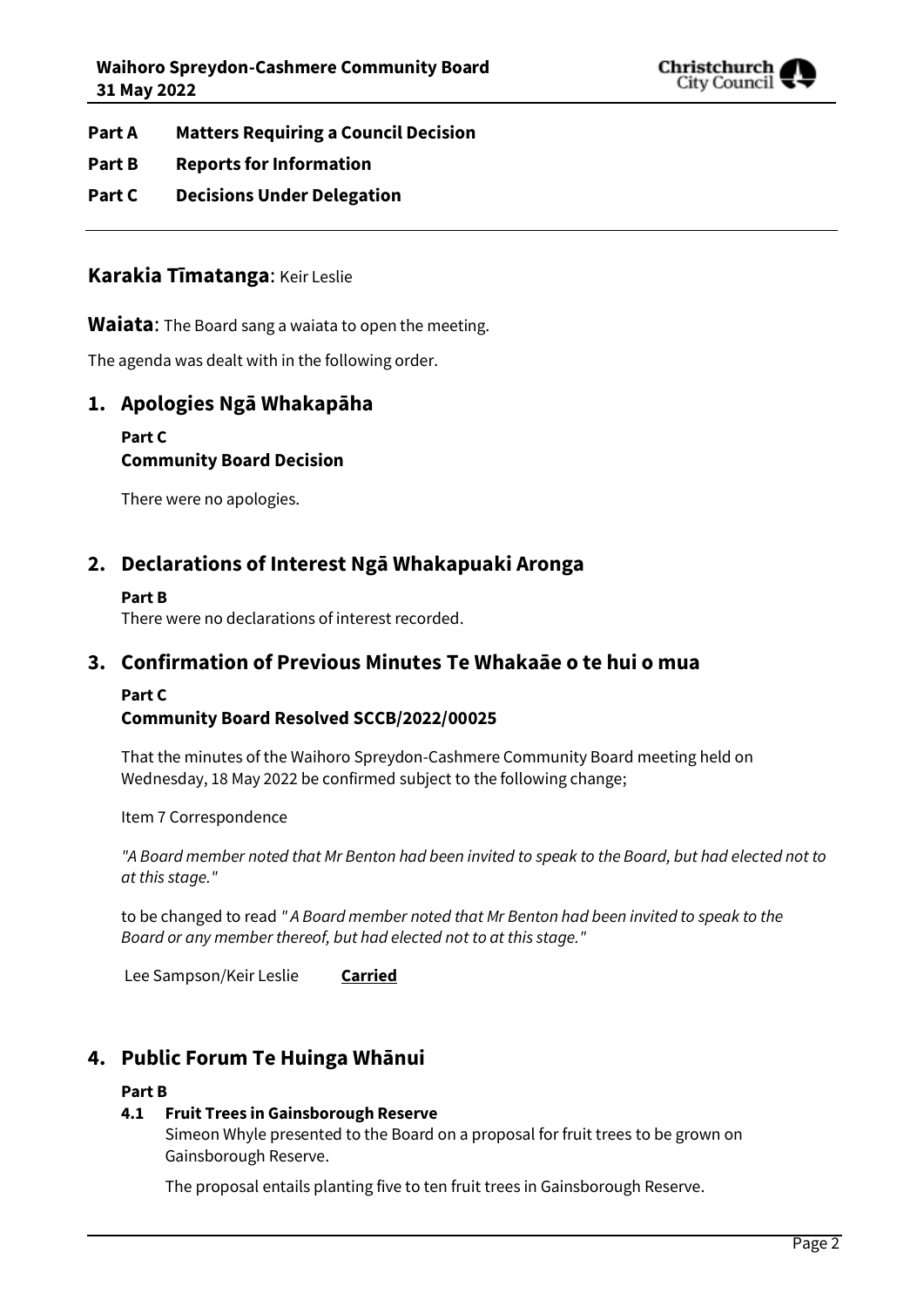

Mr Whyle explained that he has undertaken engagement on the proposal with the local community through a local Facebook page around the types of trees that the community would prefer on the reserve and he was encouraged with the response received.

Mr Whyle outlined the ways that he considers the proposal could bring the community together around the reserve.

Mr Whyle requested Council support for his proposal as attached.

After questions from members, the Board thanked Mr Whyle for his presentation.

#### **Part B**

The Waihoro Spreydon-Cashmere Community Board agreed to :

1. refer the proposal for fruit trees to be grown on Gainsborough Reserve to staff for investigation

2, request that staff provide progress updates on the investigation to the Board. .

#### **Attachments**

A Simeon Whyle Public Forum Presentation **[⇨](../../../RedirectToInvalidFileName.aspx?FileName=SCCB_20220531_MAT_7753.PDF#PAGE=3)** 

#### **4.2 Cashmere Technical Football Club**

Caroline Mason and Lisa Young, representatives of Cashmere Technical Football Club, spoke about the challenges the club faces in regards to ground availability.

Ms Mason noted that Cashmere Technical Football Club is the result of the merger of two clubs. The club offers a range of playing options for four to six year olds through to those over 50and has approximately 1600 playing members.

Ms Mason noted that the numbers of participants creates a demand for playing space for training. Training grounds with lights in the winter months are at a premium and the extent of access to these limits training opportunities.

The club suggested some solutions to the limited access to grounds could include looking at how grounds are currently allocated and used, how football could work in with other sporting codes and the potential for additional grounds with lights. Ms Mason noted that there is a lack of green space within the club's catchment area and advised that the club has a long term vision of an artificial surface football pitch in the area.

Correspondence from Mainland Football that outlines the work the organisation is doing with the Council on the need for sport grounds, including for a network of artificial surfaces around the city was tabled.

After questions from members, the Board thanked Ms Mason and Ms Young for their presentation

#### **Part B**

The Waihoro Spreydon-Cashmere Community Board agreed to:

- 1. request staff provide advice on the network plan for sports ground availability
- 2. request staff to discuss with Cashmere Technical Football Club options for potential sites for sports ground with artificial turf and lights.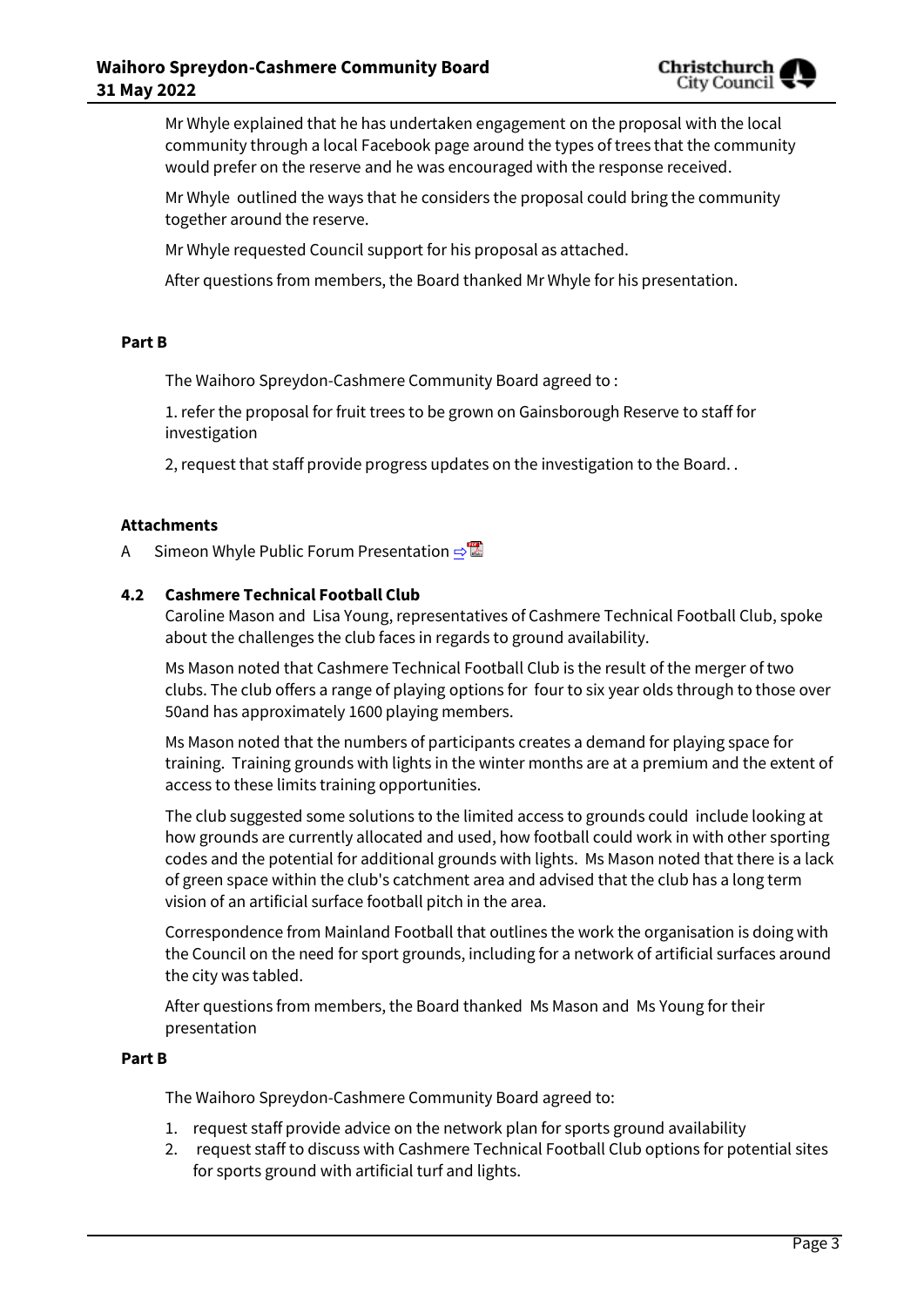

#### **Attachments**

- A Cashmere Technical Football Club Public Forum Presentation **[⇨](../../../RedirectToInvalidFileName.aspx?FileName=SCCB_20220531_MAT_7753.PDF#PAGE=13)**
- B Cashmere Technical Public Forum tabled document **[⇨](../../../RedirectToInvalidFileName.aspx?FileName=SCCB_20220531_MAT_7753.PDF#PAGE=20)</u>■**

#### **4.3 South Library Rebuild - Community Engagement Opportunities**

Finn Jackson, resident, spoke about potential opportunities to engage with the community regarding the South Library rebuild project in order to inform the affected community.

Mr Jackson expressed disappointment at the level of information regarding the project and the potential building closure. He suggested that the Board host a livestreamed public briefing to provide information to the wider community

Following questions from Board members, the Board thanked Mr Jackson for his presentation.

#### **Part B**

That the Waihoro Spreydon-Cashmere Community Board agreed to:

- 1. Request staff to investigate community engagement opportunities to inform and involve the affected community in the South Library project.
- 2. Request staff to investigate options for temporary location(s) to maintain current library and service functions to provide continuity for the community within South Christchurch while the South Library rebuild is underway.

# **5. Deputations by Appointment Ngā Huinga Whakaritenga**

#### **Part B**

#### **5.1 Traffic Issues at Addington Te Kura Taumata**

Jo Robertson spoke on behalf of Addington Te Kura Taumata Board of Trustees regarding Correspondence from Addington Te Kura Taumata school about drop off points.

Ms Robertson advised that the school currently has three access points into the school and issues regarding parking and safety with cars.

Ms Robertson presented a proposed plan to make the Simeon Street entrance the school's main entrance by making changes to the driveway and gates. Ms Robertson asked if the Council would consider working with the school to find solutions to the problems with the entrance through Addington Park. She suggested there could be angled parking alongside the park and signage to the side of the driveway. She noted that the school currently does not have a main entrance which causes confusion for school visitors.

Ms Robertson also requested assistance from Council to add a 'drop off loop' at the Somerset Crescent entrance.

After questions from members, the Board thanked Ms Robertson for her deputation.

Refer to Item 7 – Correspondence – Jo Robertson

#### **Attachments**

A Jo Robertson Public Forum Presentation **[⇨](../../../RedirectToInvalidFileName.aspx?FileName=SCCB_20220531_MAT_7753.PDF#PAGE=22)</u>**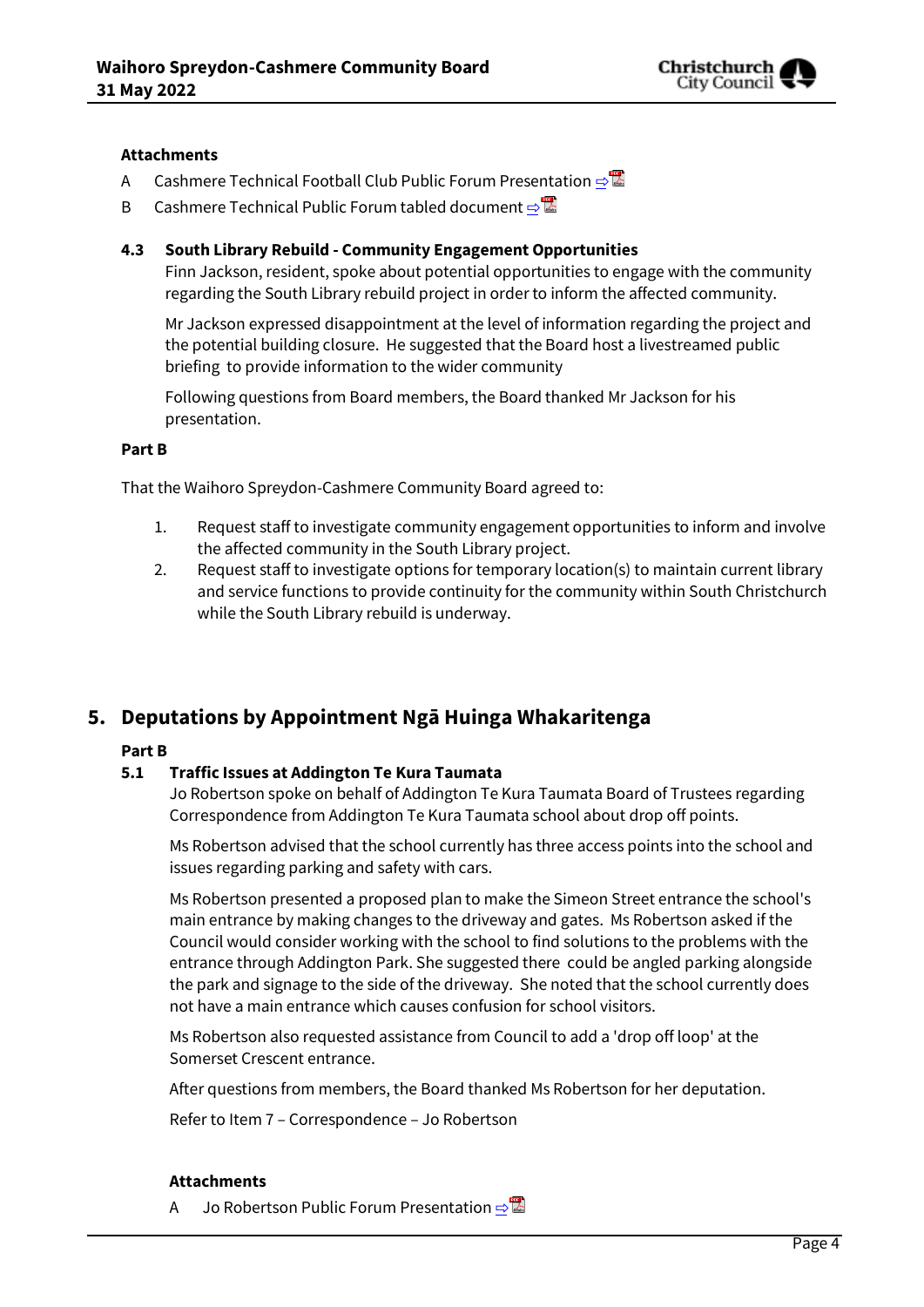

# **6. Presentation of Petitions Ngā Pākikitanga**

#### **Part B**

There was no presentation of petitions.

# **7. Correspondence - Jo Robertson, Board Chair, Addington Te Kura Taumatua**

### **Officer Recommendations Ngā Tūtohu**

That the Spreydon-Cashmere Community Board:

Receive the correspondence from Jo Robertson in relation to traffic congestion around  $1.$ Addington Te Kura Taumatua and refer to staff.

### **Community Board Resolved SCCB/2022/00026**

#### **Part B**

That the Spreydon-Cashmere Community Board:

- 1. Receives the correspondence from Jo Robertson in relation to traffic congestion around Addington Te Kura Taumatua and refer to staff.
- 2. Refers the correspondence to staff and requests staff to investigate entrance prioritisation, design and safety enhancements at Addington Te Kura Taumatua and to report the findings to the Board by 31 July.
- 3. Requests staff to work with Addington Te Kura Taumatua on development of a School Travel Plan for Addington Te Kura Taumauta.

Melanie Coker/Callum Ward **Carried**

# **Attachments**

A Correspondence - Jo Robertson Addington Te Kura Taumatua **[⇨](../../../RedirectToInvalidFileName.aspx?FileName=SCCB_20220531_MAT_7753.PDF#PAGE=28)</u>** 

# **8. Joint Meeting - Linwood-Central-Heathcote and Spreydon-Cashmere Community Board Minutes - 13 April 2022 Community Board Resolved SCCB/2022/00027**

That the Minutes of the Joint - Linwood-Central-Heathcote and Spreydon-Cashmere Community Board meeting held 13 April 2022 be confirmed.

Melanie Coker/Tim Scandrett **Carried**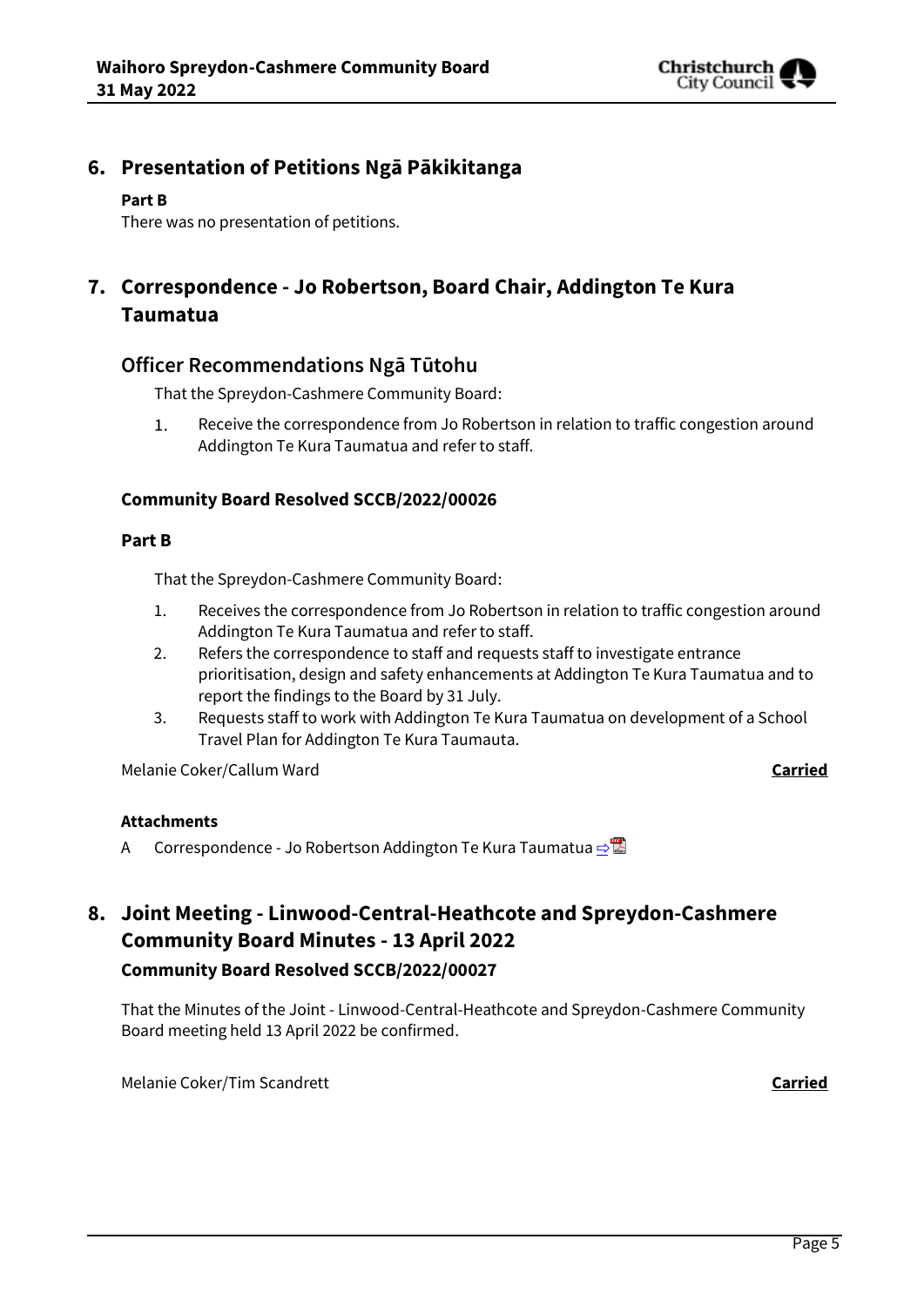

# **9. Waihoro Spreydon-Cashmere Community Board Discretionary Response Fund 2021/22 - Smash Volleyball Playing Equipment and Uniform Community Board Resolved SCCB/2022/00028 (Original officer recommendation accepted without change.)**

#### **Part C**

That the Waihoro Spreydon-Cashmere Community Board:

Approves a grant of \$1,500 from its 2021/22 Discretionary Response Fund to Smash 1. Volleyball Club Incorporated towards the Smash Volleyball Club Uniforms.

Tim Scandrett/Lee Sampson **Carried**

# **10. Elected Members' Information Exchange Te Whakawhiti Whakaaro o Te Kāhui Amorangi**

#### **Part B**

Board members shared the following information

- A Board member relayed concerns following an incident involving a cycle and a bus at the Lincoln Road / Moorhouse Avenue intersection.
- A Board member shared concerns from a resident about invasive plant species at the intersection of Kidson and Whareora Terraces.
- A Board member spoke with a resident of Dobson Street who wanted to grow vegetables in the garden beds on either side of the alleyway between Dobson and Milton Streets. A Board member relayed arrangements for a Council arborist to meet with residents in Hoon Hay Road backing onto Centennial Park regarding residents' concerns about a eucalyptus tree.
- A Board member has met with Addington Neighbourhood Association regarding issues with toilets in Addington Park.
- A Board member spoke at Parklane Retirement Village.
- A Board member noted that the Summit Road Society is meeting in person for the first time in some time.
- A Board member spoke about attendance at the Accessibility Regulatory Work Group.
- A Board member spoke about feedback regarding concerns over road entrances to Domain Terrace
- A Board member noted concerns from a resident regarding the condition of Sydenham Cemetery.
- A Board member noted concerns about mobility carparks that are difficult to get into and/or out of.